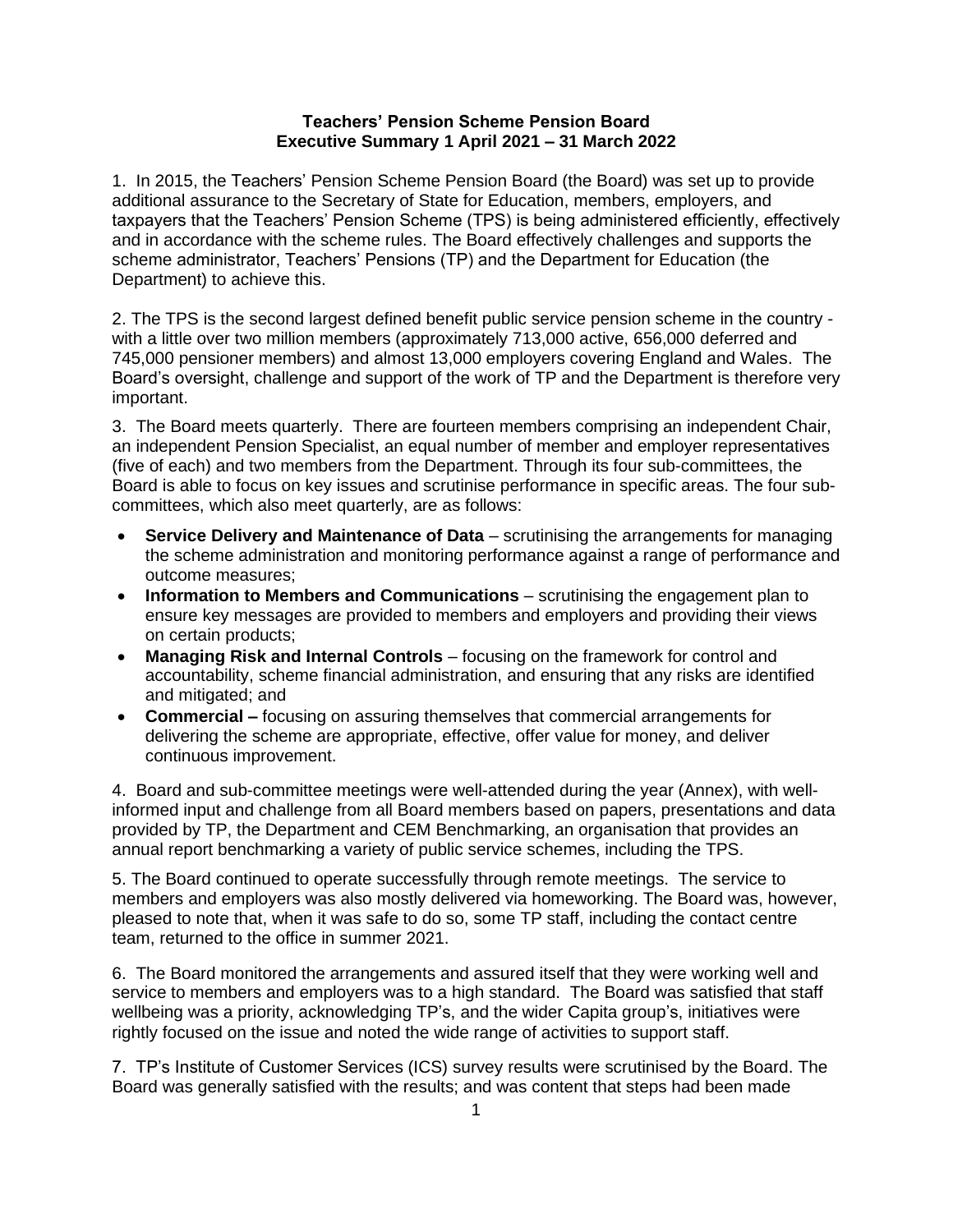throughout 2021, by way of a detailed action plan, to improve the performance in several areas. For example, improvements to customer contact and interaction were implemented through webchat and LivePerson. TP had also taken steps to ensure good staff performance was properly appreciated.

- 8. During the year, the Board was proactive in considering several topics in more detail:
	- The Board undertook a review of the Programme Management arrangements between the Department and TP to ensure that the joint oversight was operating effectively. There are many ongoing projects within the Programme that are closely monitored with risks and issues regularly recorded, mitigated and rated;
	- The Board scrutinised the CEM Benchmarking report which compares the TPS to other public services schemes. The Board also analysed TP's action plan designed to address areas where some improvement was required. The Board was pleased to note that the TPS was considered to provide a high quality, relatively low-cost service to members and employers; and
	- The Board took assurance that the exercise to procure a new administration contract to commence in October 2025 was running effectively. They also gained an understanding of the challenges of transitioning to the new contract.

## **Key Areas of Activity and Challenge:**

9. The Board, through constructive challenge and support, monitored several aspects of the TPS:

- **Bereavement Casework, Complaint Handling and Contact Centre Performance:** Through the Service Delivery and Management of Data sub-committee, the Board challenged both the Department and TP regarding some bereavements cases not being processed within target deadlines. They also raised concerns at the temporary dip in contact centre performance and delays in responding to complaints. The Board was pleased to see a marked improvement in bereavements casework performance from Summer 2021, and contact centre performance from Autumn. The Board continues to monitor these important areas of work and how plans in place are progressing with respect to complaints.
- **Commercial Activity:** The Board (through the Commercial sub-committee) has monitored contract variation activities to ensure that under the current contract, transitional protection and survivor benefits rectification work will be completed timeously. The Board has also monitored both the successful procurement of a new Medical Services contract - due to commence on 1 April 2022, and the ongoing administration contract procurement - due to begin on 1 October 2025.
- **Communications and Engagement Strategy:** The Board (through the Information to Members and Communications sub-committee) has taken a keen interest in how TP communicates (and will communicate) with members about Transitional Protection and how it will affect the different types of membership. The Board was also supportive of TP's work to ensure that the website and other communications aligns with accessibility guidelines.
- **Scheme's Annual Report and Accounts:** The Board noted that the TPS Annual Report and Accounts were successfully laid in Parliament without qualification and within the